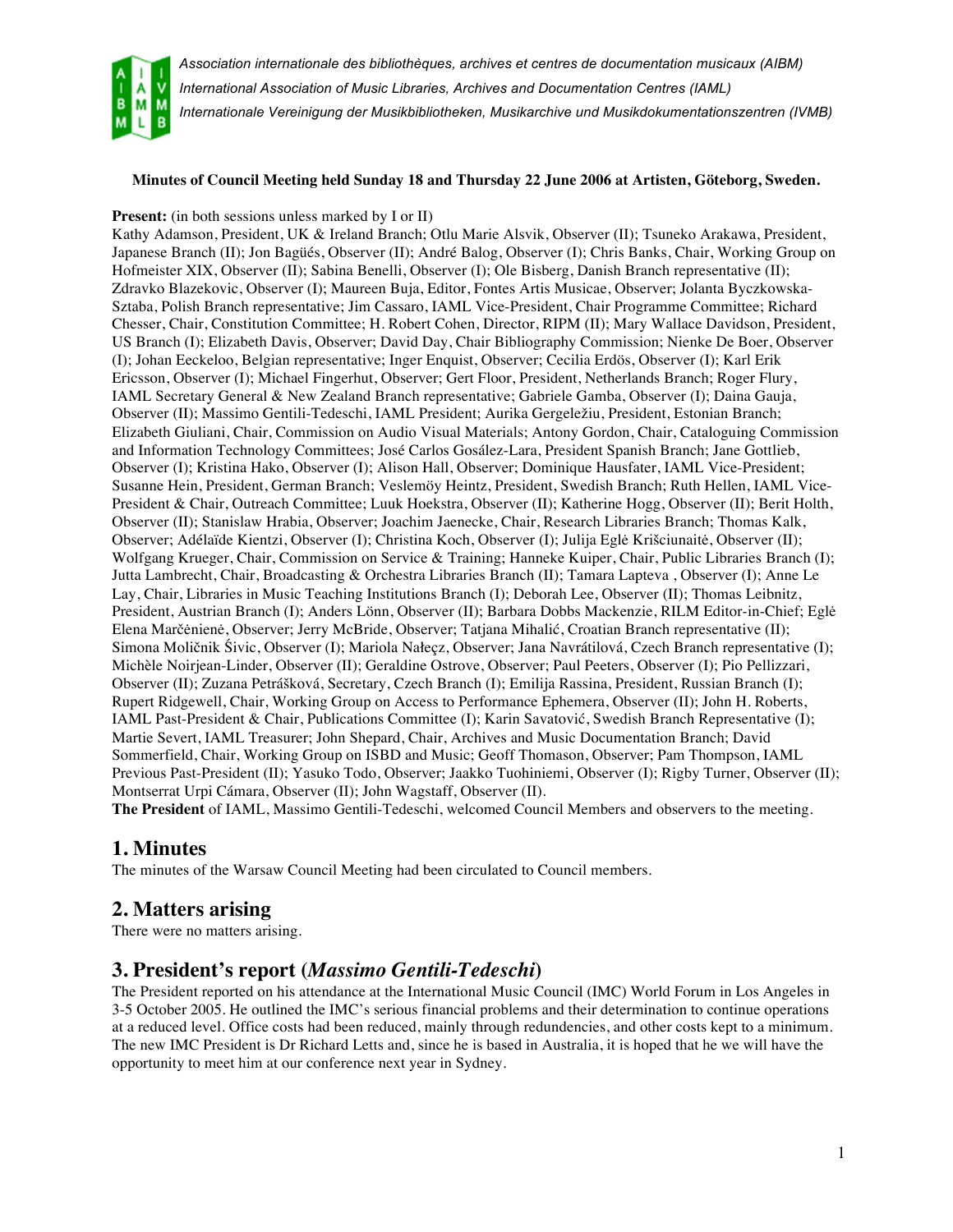

*International Association of Music Libraries, Archives and Documentation Centres (IAML)*

*Internationale Vereinigung der Musikbibliotheken, Musikarchive und Musikdokumentationszentren (IVMB)*

It was a pleasure to meet IMC delegates from Latin America and valuable contacts were made with delegates from Mexico, Argentina, Paraguay and Venuzuela. Jon Bagüés is helping to maintain these contacts through the establishment of a Spanish-language forum on the IAML website.

In December, the President was a guest of the Spanish Branch to attend a day of meetings and seminars organised in Barcelona in memory of the late Joanna Crespi.

In September this year, he will attend a 2-day conference in Moscow to mark the 140th anniversary of the Taniev Library at the Moscow Conservatory.

For various reasons, a visit by the President and Ruth Hellen to the National Library in Armenia last year failed to materialise, but it is hoped that another visit can be rescheduled this year.

The President commented on the failure of the EU Amadeus Project to obtain finance to develop an intelligent search engine to search catalogues and music websites. However, he hoped that another application for funding would succeed.

### **4. Secretary General's Report (***Roger Flury***)**

The Secretary General reported on activities since the 2005 Council meeting in Warsaw.

**Mid-year meeting**. The Board held its mid-year meeting on Friday 10 and Saturday 11 March 2006 in the beautiful city of Parma, Italy. Prior to the meeting the Board was given a tour of the excellent multi-media exhibition at the recently renovated Palazzo Cusani which now houses several musical organisations under the title Casa della Musica. The exhibition traced the history of opera in Parma from the Teatro Farnese to the Teatro Regio. The Board meeting was held at the Istituto Nazionale di Studi Verdiani and we were greeted most graciously by its Director Prof. Pierluigi Petrobelli. After a short tour of the library and a description of the Institute's activities, we were able to begin our work in the most elegant of surroundings. The second day was spent at the Conservatorio di Musica "Arrigo Boito", where we were welcomed by the Director, Emilio Ghezzi. Our meeting was held in the office of the librarian and IAML Vice-President, Federica Riva; an office that also doubled as a repository for the Conservatory's collection of historic musical instruments. If that was not inspiration enough for our meeting, we were also adjacent to the reconstructed studies of Arturo Toscanini, a graduate of the Conservertory, and Arrigo Boito, a former Director.

On behalf of the Board, the Secretary General thanked Federica Riva for making the visit so memorable and for ensuring that everything went smoothly.

**Branches**. The Secretary General emphasised how interesting it was to hear from branches throughout the year. He outlined again the procedures for presenting annual reports at conference and requested all branches to send their reports to him, if they had not already done so. Reports would then appear in abridged form in the IAML electronic Newsletter, and in full in *Fontes Artis Musicae*. He also asked members to keep their information up-to-date on the website by sending changes to both the webmaster and the Secretary General..

**Treasurer**. The Treasurer, Martie Severt, had indicated that he wished to step down from that position in 2007. The Board has established a search committee to seek candidates for the position. The committee consists of the Secretary General, the current Treasurer, President and one Vice-President (Jim Cassaro). An advertisement was distributed on IAML-L and placed on the IAML website. It will also be included in the next issue of Fontes to be mailed. Applications close on 30 September 2006. Interviews will be scheduled so that the name of the preferred candidate can be put to Council for approval in Sydney.

**Publications**. The electronic newsletter, under the editorship of Michael Fingerhut, has become a distinctive and important communication tool, not just for IAML information but for a much wider perspective on the musical world. Four issues have been produced (September and December 2005, and January and March 2006), and those members who have joined the IAML-L discussion list receive advance notification that it is available.

The Editor of Fontes would report on progress later in this meeting, but the Secretary General expressed his appreciation of Maureen Buja's remarkable efforts to bring Fontes back on schedule. In particular I thanked her for remembering to keep him closely involved in developments.

**Elections**. In 2007, the IAML membership will elect a new President and four Vice-Presidents. Three current Vice-Presidents - Dominique Hausfater, Ruth Hellen and Federica Riva –have served two full terms and are therefore not eligible for re-election. The fourth Vice-President, Jim Cassaro, will have served just one term, and is eligible to be nominated for re-election.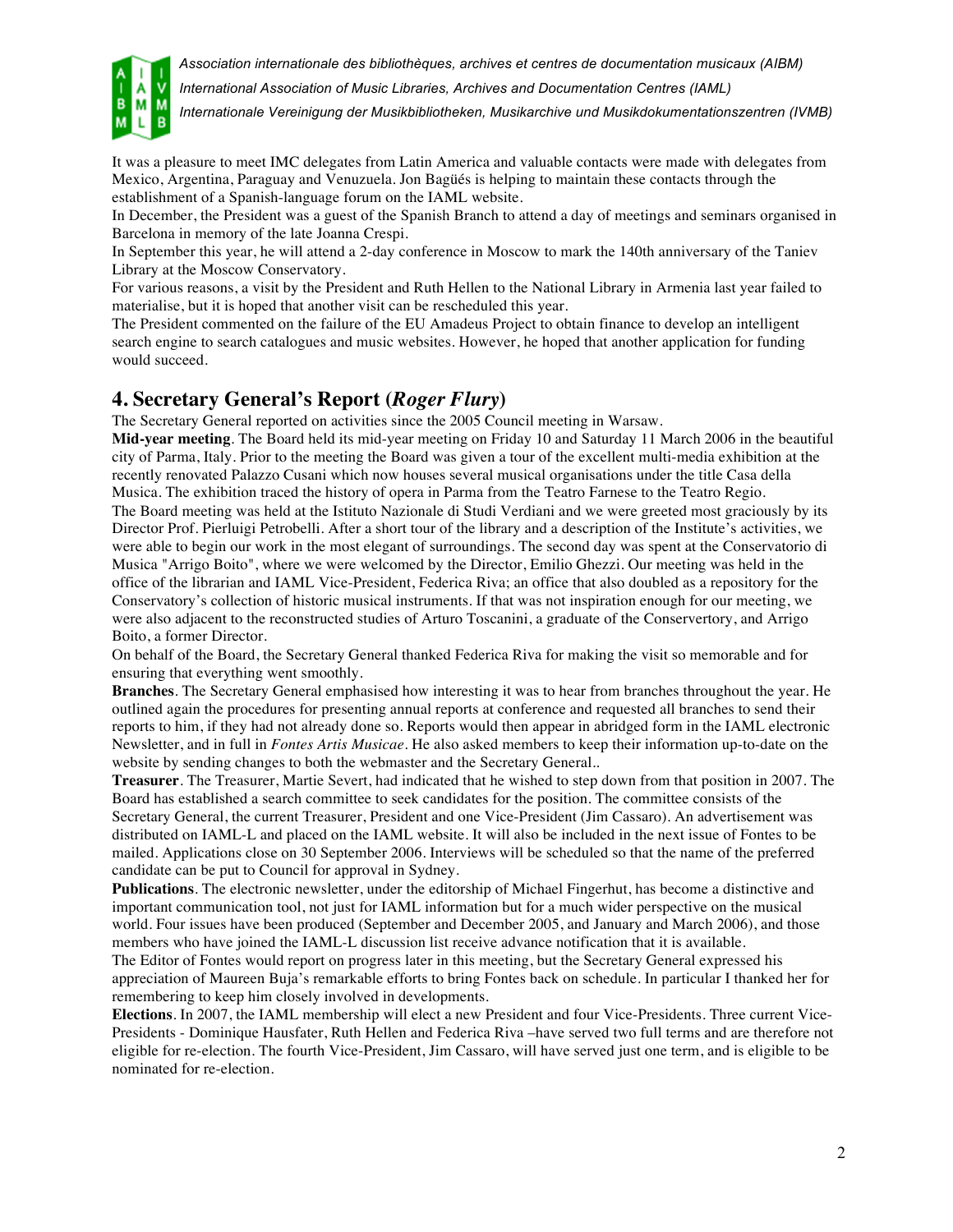

*International Association of Music Libraries, Archives and Documentation Centres (IAML)*

*Internationale Vereinigung der Musikbibliotheken, Musikarchive und Musikdokumentationszentren (IVMB)*

The Secretary General reported that a call for nominations had been sent out with the Preliminary Programme for the Göteborg conference, and had also been circulated through IAML-L and the website. The deadline for nominations had been 17 June 2006 and the names of the candidates would be revealed later in the Council Meeting. **Correspondence**. The Secretary General thanked the many members who had communicated with him over the past year and hoped that the difference in time zones had not created any problems. The greater part of the year's correspondence had related to the Göteborg conference. The programme had gone through twenty-two editions to reach the final version. It was a miracle that there had been so few errors, but he apologised in particular for the omission – through some mysterious gremlin - of Mathias Auclair's paper on the Ballet suédois archive in Paris. This paper was singled out, not only to help correct the error, but to show how – despite taking every precaution – mistakes do happen.

He thanked Veslemöy Heintz and Pia Shekhter for so patiently dealing with all his enquiries, and commented that it is difficult enough to shape a conference for just one organisation, but to bring together three international organisations required an enormous amount of goodwill, patience and diplomacy. Therefore, IAML owed a huge debt of gratitude to Jim Cassaro who, as Chair of the Programme Committee, had shown tremendous patience, tact and diplomacy under sometimes trying conditions.

During the year the Secretary General received the IFLA Journal, ISO Focus, Elsevier Library Connect, newsletters, journals, and numerous emails from IAML members and other organisations. He responded to most messages directly, or forwarded them to the appropriate person within IAML for reply. He thanked those members who so willingly help with this aspect of our work.

**Yearbooks and directories**. Updates had been supplied for publications in which we are listed. These included The Haworth Press, The College Music Society, The Bowker Annual, The Bibliothekskalender 2006, Yearbook of International Organisations, Musical America, IFLA, Associations Canada, International Literary Marketplace and The Europa World Yearbook.

Similar information had been requested by the International Music Council. As the President had reported, the IMC had undergone significant change in the past twelve months and the questionnaire that they had distributed was part of a project intended to build profiles of their member institutions.

**Website**. On the IAML website, updates had also been made following the elections of Branch Officers and Chairs of Commissions at Warsaw. The list of countries with IAML branches had been standardised to match the one in the IAML printed directory. Some changes had also been made to the Guidelines for Conference Organisers.

The Secretary General thanked the Webmaster, Gabriele Gamba, for dealing with all his requests in such a prompt and serene manner, and expressed his envy of Gabriele's ability to appear completely unflappable.

**Other correspondence**. During the year the Secretary General was asked to supply a letter of authorisation for the Australian Branch to become an incorporated society – a procedure that would assist them with the organisation of the 2007 conference.

The UK & Ireland Branch had kindly sent a copy of their special Golden Jubilee newsletter – issue no. 50 containing articles by some familiar names; Pam Thomson, Chris Banks, Alison Hall and Brian Redfern. The same issue also notes Ruth Hellen's retirement after a 37-year career.

**Acknowledgements**. Thanks are due to Almut Boehme, Thomas Kalk, Anne Le Lay and Dominique Hausfater for providing - or offering to provide - translations throughout the year. For some reason, translations always seem to be needed urgently, so the Secretary General is particularly appreciative of their prompt responses.

Finally, the Secretary General expressed his appreciation of the dedicated and hard-working IAML Board. They took their role very seriously indeed and it was an honour for him to be able to support their endeavours.

# **5. Treasurer's report (***Martie Severt***)**

The Treasurer's report had been circulated by email to Council before the conference.

The main points from the report were that we had accumulated funds owing to the fact that *Fontes* had been behind schedule. There had been a decline in income from membership, largely due to cancellations from institutions who had not received issues, but also due to lateness of some branches in paying their dues. IAML has very few other ways of making money, except from sales of advertising and the provision of mailing list labels.

Expenses were also considerably less than expected, because fewer issues of *Fontes* had been printed. Next year, with *Fontes* back on schedule, we should have a more representative set of accounts. We should also be aware that the contract with A-R Editions might need to be renegotiated.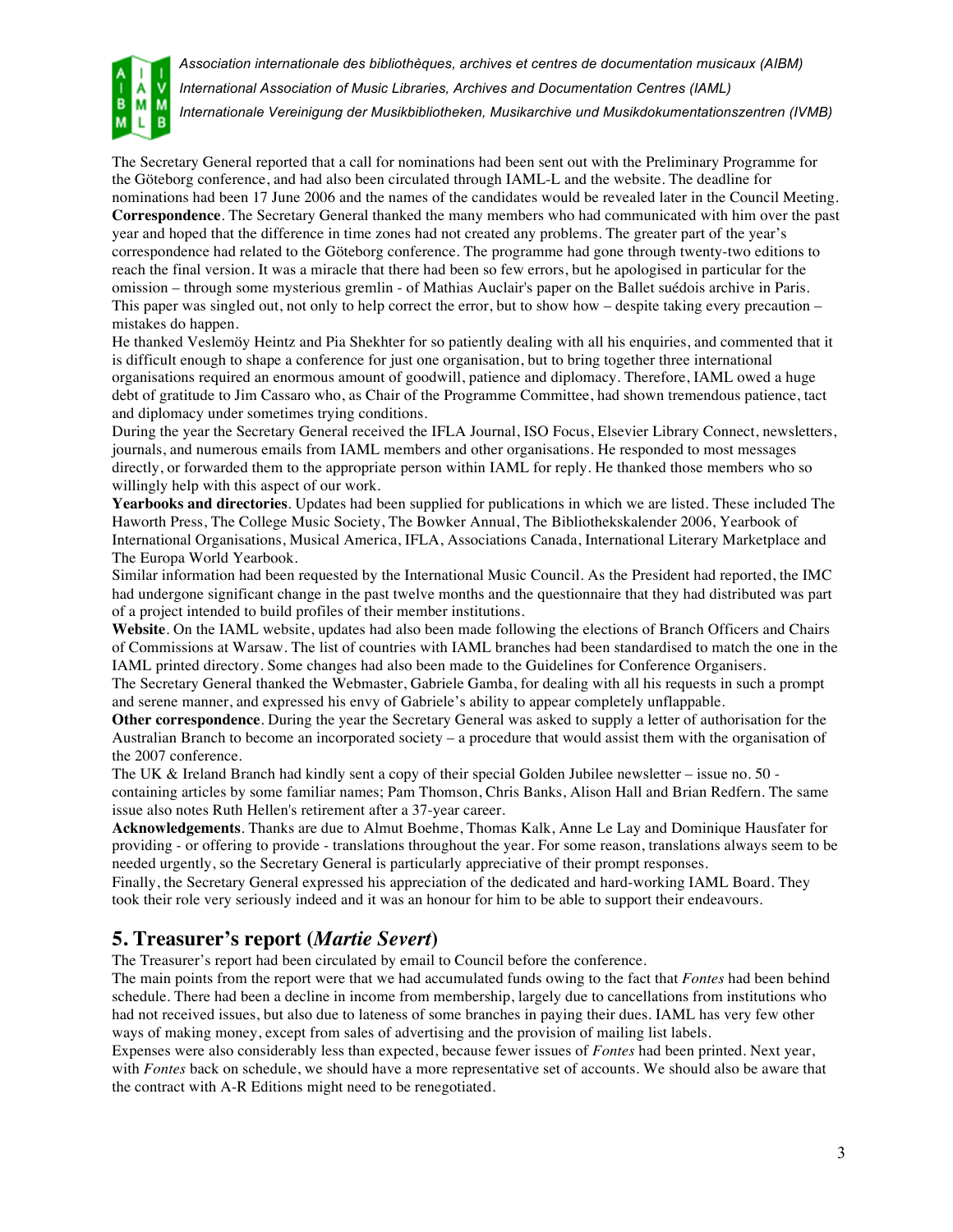



*International Association of Music Libraries, Archives and Documentation Centres (IAML)*

*Internationale Vereinigung der Musikbibliotheken, Musikarchive und Musikdokumentationszentren (IVMB)*

The Treasurer asked for Council approval to take a motion to the General Assembly to increase fees by 2% in 2008. This would increase the fee for members from  $\epsilon$ 57 to  $\epsilon$ 58 and personal members from  $\epsilon$ 34 to  $\epsilon$ 35. This was seconded by Kathy Adamson and approved with one abstention. institutional

The President reported that the Board had discussed the honoraria paid to the Treasurer, Secretary General, Webmaster, Editor of *Fontes* and Editor of the *Newsletter*. These Honoraria payments have remained static for some time and the Board agreed to seek Council permission to raise them to the following levels:

€1000 each for the Webmaster and the Editor of the *Newsletter*

€2000 each for the Treasurer, Secretary General and Editor of *Fontes*

There was considerable discussion on the topic. Gert Floor felt that the roles of the Webmaster and Newsletter Editor were equal to the other positions. Pam Thompson and Massimo Gentili-Tedeschi both disagreed. The present holders of those positions, Gabriele Gamba and Michael Fingerhut both felt that an increase in their honoraria was not necessary. John Roberts commented that honoraria do not compensate for the time spent on the tasks. The President added that the payments were 'symbolic' only.

The motion to ask the General Assembly to increase honoraria payments was passed. There were three abstentions. The President added some comments on the position of Secretary General. The current term of office ends in 2007, and the Board has invited Roger Flury to continue for a further two years. A letter has been sent to the National Library of New Zealand requesting their continued support for this. We are optimistic that this will be given.

#### **6. Fontes Artis Musicae (***Maureen Buja***)**

Maureen Buja, Editor of *Fontes*, reported that during 2006, three years of issues had been completed in one year. By 2007 we should be back on schedule. All of 2004, 2005 and most of 2006 would be mailed to members by the end of the year, beginning with a posting soon after the conference. The indexes for volumes 47 to 51 would be sent to members as separate prints. From volume 52 (2005) onwards, we will revert to the usual practice of placing the index in the final issue of the year.

Some issues will be mailed together to save on postage costs and to make a real showing of visibility for *Fontes*. The lack of production of *Fontes* had meant a decrease in membership as noted by more than one national branch over the past few years. It was hoped that delegates would be able to go back to any of the libraries in their country that had ceased to be members and make an argument for their rejoining.

**Upcoming Issues**. The Editor commented that it is nice to talk about "Issues" and not have it mean "Problems". 2005 issues will see articles on the Cello Collections at the University of North Carolina at Greensboro, the sad history of a Lithuanian music archive in Chicago, an affectionate picture of the Hungarian scholar Janos Kapati, a thought-piece by the editor of the now-completed Collected Works of Marin Marais, and an article on Music Thesauri that was first presented at IAML Oslo.

Niels Krabbe discusses Carl Neilsen and other Danish composers, Glenda Goss talks about the letters written to Jean Sibilius and found in the Sibelius Library, Peter Low from New Zealand writes about a survey of composers thoughts on text setting done in a 1910 journal, and Alla Semenyuk writes on Russian editions of works by the Polish diplomat and composer Michał Kleofas Ogiński in the holdings of the Russian State Library. That issue will also hold a memorial to the late Lenore Coral, written by her friend and fellow-IAML attendee, Gerry Ostrove. The 2005 issues continue with papers given at the Warsaw meeting on Old-Russian Chant Manuscripts in the Warsaw National Library by Galina Malinina and the vast archival treasures of the royal-electoral court of August III. We have an article on the New York *lieder* of the German composer Otto Dresel and we close 2005 with Gerry Ostrove's important list of Recent Publications.

2006 opens with an issue on Outreach, which comes from Ruth Hellen's session in Warsaw, with articles on Outreach from Hungary, the United States, and France, giving us the views of both people who extend Outreach and people who receive it. From Nigeria, we have a proposal for the rescue of their endangered folk music heritage. Chris Walton contributed an article on reference works on music originating in Africa.

After all the Warsaw reports, we will have an issue, based on a number of conferences in Russia, that forms a wonderful examination of the wealth of material in Moscow and St. Petersburg, edited by Pamela Thompson. This is the culmination of many years of conferences held in St. Petersburg and Moscow and opens the doors to the holdings of many Russian libraries.

**Reviews**. Every issue also has reviews.

Issues currently in the works will include an article on the French composer and performer Reynaldo Hahn and provide the first complete works list, an article from Brazil on Exchange Data, and an entire issue on South Africa.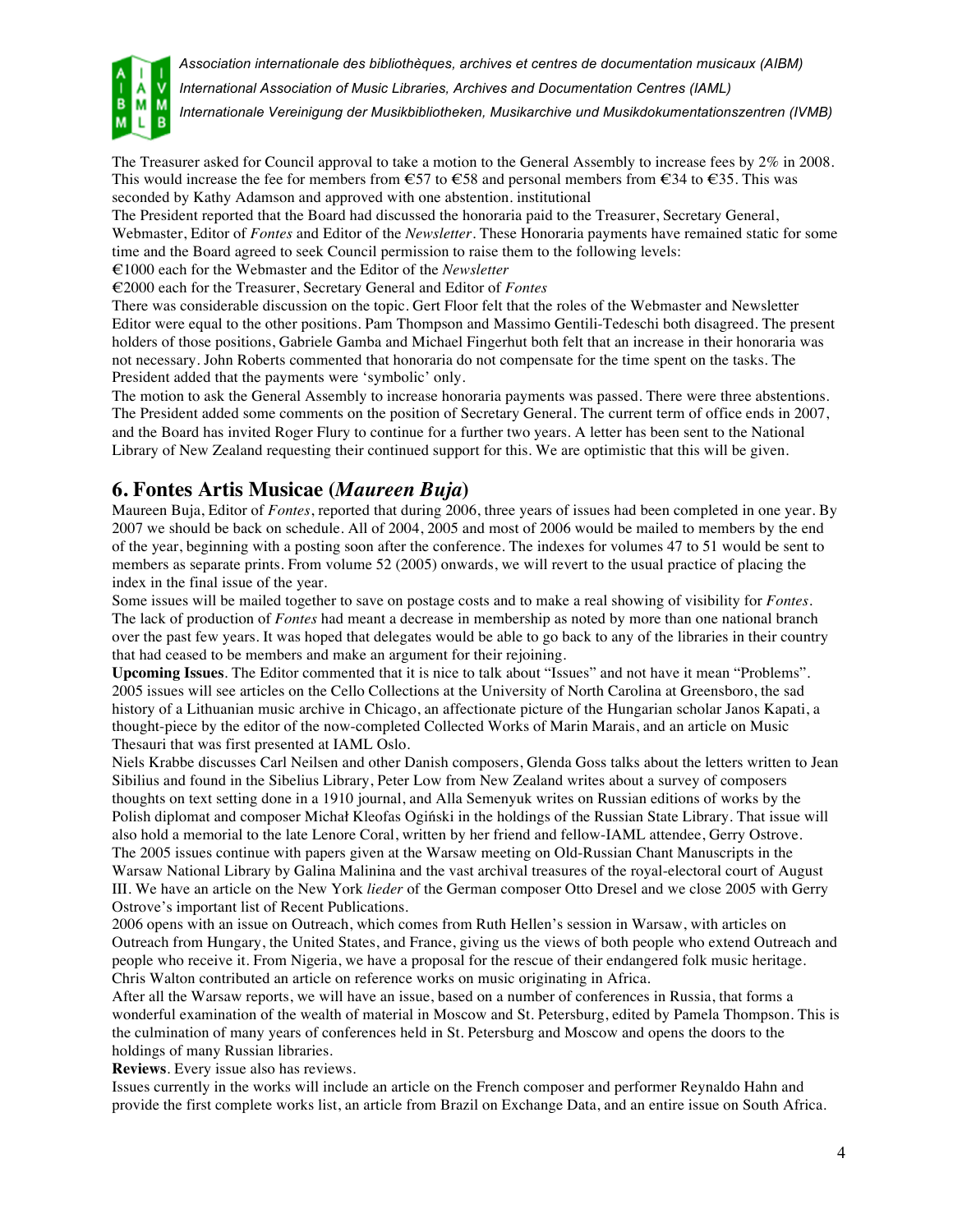



*International Association of Music Libraries, Archives and Documentation Centres (IAML)*

*Internationale Vereinigung der Musikbibliotheken, Musikarchive und Musikdokumentationszentren (IVMB)*

**Reports**. The Editor appreciated all the time everyone devoted to getting their Conference reports into *Fontes* and encouraged everyone who writes a report to give it to her immediately.

**Future Plans and Ideas**. The Editor told delegates that they should let her know if their interests were not being addressed by the contents of *Fontes*. She had received some queries from public libraries about more articles on subjects of interest to them and would be interested in similar ideas. If members feel that they have found something or done something that is of interest to the membership, *Fontes* is the place to record it. A brief abstract could be put into the *Newsletter*, with the full details published later in *Fontes*.

In discussion with the Publications Committee and others, there will be slight changes to the organization of *Fontes*. It used to be that the issue just before the annual meeting contained a wealth of information about the country to be visited and the issue just after the meeting was full of papers presented at the meeting, often covering the similar topics to those in the national issue. Because there is so much to explore in our field, it has been decided that the national issue will be combined with the post-meeting papers. This will give the local arrangements committee a respite from trying to produce both a national issue and an international meeting at the same time and will enable *Fontes* to present an issue focused on other topics.

The Swedish National Issue was given to the Russian issue mentioned above, guest edited by Pamela Thompson. The Australian National Issue will be dedicated to a National Issue for South Africa, guest-edited by Chris Walton. An issue on private libraries is a possibility, and the Editor would welcome any suggestions from members for this. She already had articles lined up from the Villa I Tatti Library in Florence and the Octavian Society Collection of Richard Strauss-iana in Hong Kong. Suggestions for future National and Special Issues would be gratefully accepted.

Finally, Maureen Buja expressed her thanks to Dominique Hausfater and Wolfgang Krueger for their unstinting help over the year in providing ready translations for the dozens of abstracts that came flooding their way. She also thanked all the committee Chairs who produced their copy for the Oslo meeting again after it was lost in John's move from the UK to the US. Kathleen McMorrow and Joan O'Connor were dedicated indexers, producing very good work at very little notice. For general support, the Editor thanked Michael Fingerhut, Martie Severt and, especially, Roger Flury.

Above all, however, she thanked the members of IAML for their support of *Fontes* – it is everyone's contribution that makes this our journal.

### **7. Presidential and Vice Presidential nominations (***Roger Flury***)**

The Secretary General reported that he had received one nomination for President and eight nominations for Vice-Presidents.

The candidates are:

- For President; Martie Severt
- For Vice- Presidents; Jon Bagüés (Spain), Chris Banks (UK & Ireland), James P. Cassaro (USA), Michael Fingerhut (France), Aurika Gergeležiu (Estonia), Elizabeth Giuliani (France), Stanislaw Hrabia (Poland), Jutta Lambrecht (Germany).

No further nominations were received and therefore, under the Rules of Procedure, which state that there should not be more than eight candidates, a pre-election ballot was not required. Elections would again be conducted by postal ballot, with CVs and ballot papers being distributed with the first issue of Fontes in 2007. The CVs would also be posted on the website. *[According to the Rules of Procedure, ballots must be sent out no later than four months before the General Assembly, with a return postmark date of not less than two months before the 1st Council meeting.]*

### **8. Nominations for RISM Commission mixte**

John Roberts explained that Christoph Wolff had taken over the Presidency of RISM in late 2004. He is sensitive to the concerns of the International Musicological Society (IMS) and IAML that the governing structure had not been representative of these two sponsoring bodies. The Commission mixte represents both organisations but is also a corporate body under German law, which receives the grants that have been supporting the RISM office for the A/II project. The Commission mixte equals a Verein, which has its own Vorstand (Board) consisting of the officers and up to two other people.

Christoph Wolff has decided that the Commission mixte should be reconstituted to include four representatives each from IAML and the IMS, selected by those organisations. Our two current representatives are Catherine Massip and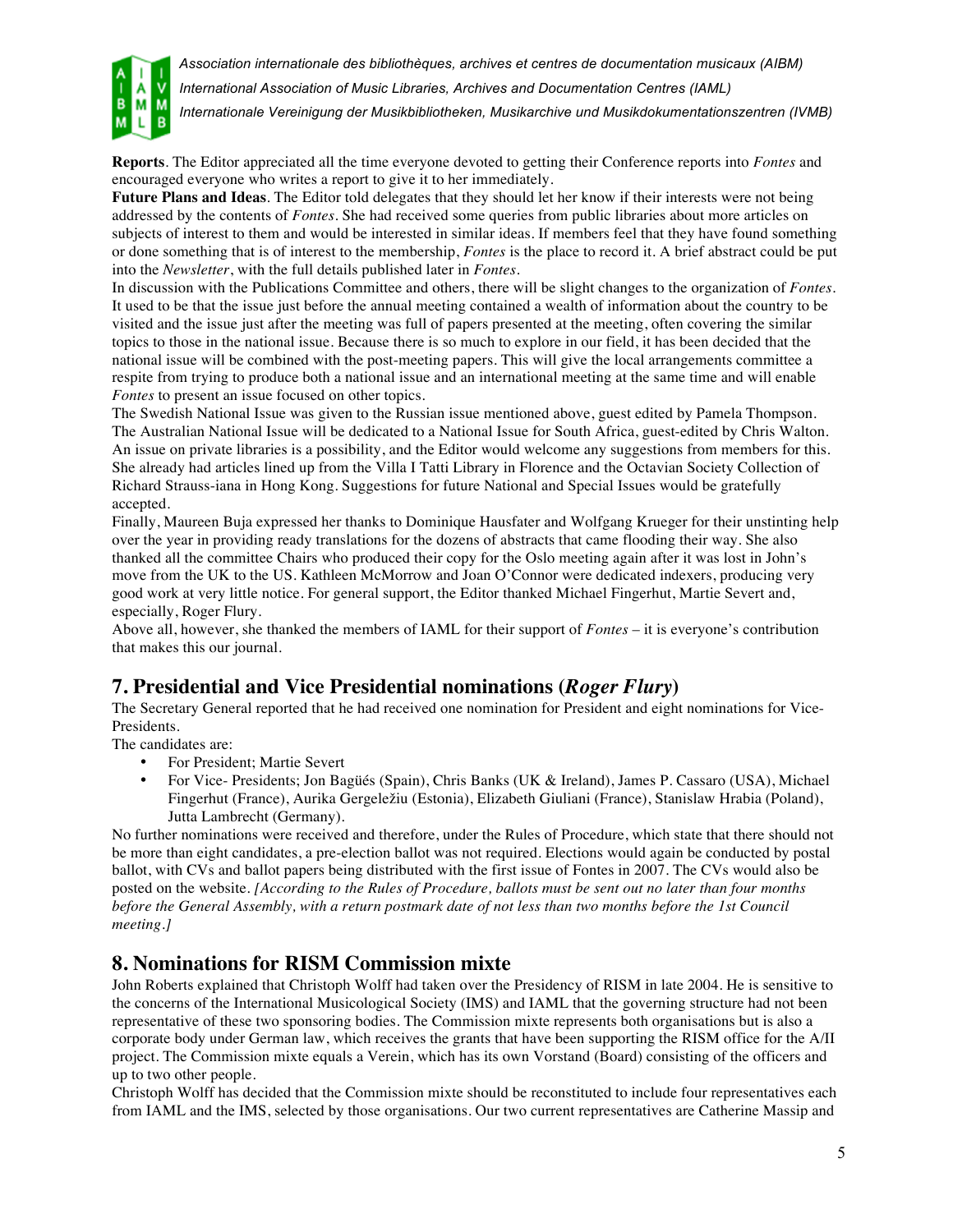

*International Association of Music Libraries, Archives and Documentation Centres (IAML)*

*Internationale Vereinigung der Musikbibliotheken, Musikarchive und Musikdokumentationszentren (IVMB)*

John Roberts who are also on the Vorstand. Therefore we are allowed two more members, and the Board has put forward, for Council approval, the names of Massimo Gentili-Tedeschi and Chris Banks as our two additional representatives. The IAML President has already been attending meetings in his capacity as IAML President and as an authority on cataloguing.

The matter was thrown open for discussion. Joachim Jaenecke enquired what the term of office would be. John Roberts replied that this had not been established yet, but he was working to have this quantified. Gert Floor asked what the role of the Commission mixte members was. John Roberts replied that they were mainly a consultative and advisory body, having input into discussions on new projects, finances, contracts etc. John Shepard enquired if the President and some members of the Commission mixte were meeting more regularly now with heads of National Branches. John Roberts replied that they are developing a way for members of national groups to meet with representatives of the central governing structure, rather than simply with members of the editorial office. This was a very healthy development and an improvement in communication.

Veslemöy Heintz suggested that RISM could learn from the Rules of Procedure that exist for RILM, RIPM and RIdIM. John Roberts replied that Christoph Wolff had certainly accepted this in principle. It was a question of when they could be developed at a formal meeting. Massimo Gentili-Tedeschi felt that it was good to see RISM reemphasising the roles of its sponsoring organisations.

The Secretary General proposed the motion "That Council approves the nomination of Chris Banks and Massimo Gentili-Tedeschi to join John Roberts and Catherine Massip as IAML representatives on the RISM Commission mixte". Seconded by Pam Thompson. This was passed with 2 abstentions and none opposed.

## **9. General Assembly Agenda**

The Secretary General outlined the proposed Agenda for the General Assembly and Closing Session to be held on Friday afternoon at 14.00. In particular, he reminded members that there would be reports from the "R" projects and the Chairs of Working Groups. Branch and Commission Chairs did not need to report on the week's activities, but were welcome to announce any new initiatives or significant developments. However, they should notify the Secretary General in advance.

There would also be an opportunity to remember colleagues who had passed away during the year; Antanas Auskalnis (Lithuania), Djurdjica Break-Lugaric (Croatia), Joanna Crespi (Spain), Albert Dunning (Netherlands) Ian Ledsham (UK & Ireland) and Maria Prokopowicz (Poland).

## **10. Outreach (***Ruth Hellen***)**

The Outreach Committee organised a Spanish translation of the Outreach pages and this was now on the website, thanks to the work of Jon Bagüés and Gabriele Gamba. It is hoped that more translations will follow. Last year in Warsaw, the Outreach Fund supported thirty delegates, including twenty-two from Poland. At Göteborg, the fund - along with donations from delegates - is supporting attendees from Cuba, Armenia, Belarus, Lithuania, Hong Kong, Poland, Ukraine and Serbia. Colleagues from Palestine, South Africa and Ukraine are being helped by RISM, The Swedish International Development Co-Operation Agency, and Uppsala University. Ruth Hellen expressed her gratitude to all those who had helped to make this possible.

A conference edition of *Outreach News* had been prepared and was widely available throughout the conference venue. It contains news of activities in the Netherlands, USA, Sweden, France, Serbia & Montenegro, Lithuania, Hungary, UK & Ireland, Nigeria, Poland and Japan. Ruth Hellen hoped that next year she would be able to produce an even larger newsletter. Any additional news could be added to a post-conference edition on the website.

### **11. Electronic communications**

a) *IAML-L*. Anders Lönn reported that IAML-L was still housed at Cornell University, thanks to Bonna Boetcher who is the current Music Librarian (successor to Lenore Coral) and chief moderator. There are 580 subscribers at present. There is no sign yet of the new software that was proposed last year. When it arrives, it may offer the ability to archive messages.

Anders Lönn felt that it was time for him to step down from his role, and he asked the Board to discuss this at their next meeting.

*[The new software was subsequently announced on IAML-L in July 2006]*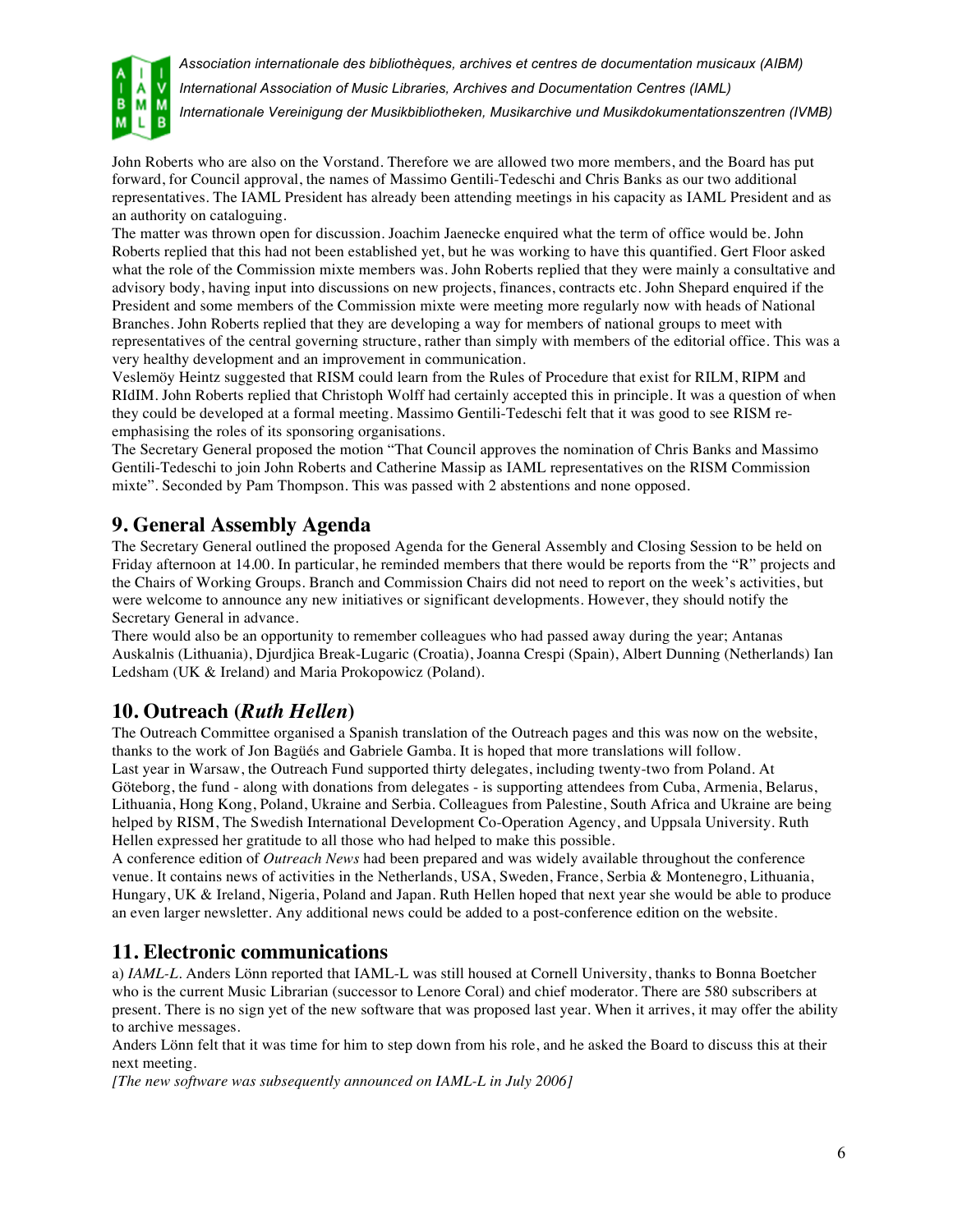

*International Association of Music Libraries, Archives and Documentation Centres (IAML)*

*Internationale Vereinigung der Musikbibliotheken, Musikarchive und Musikdokumentationszentren (IVMB)*

b) *Website*. The Webmaster, Gabriele Gamba, reported on new developments on the website. New software allows IAML officers to directly update pages and there are some FAQs (Frequently Asked Questions) being developed to assist in the updating process. The Broadcasting & Orchestral Libraries homepage was now operating and, thanks to the Braidense Library, we had a new, more powerful, server with plenty of space.

Some links needed updating on the site and there was still a need for some French and German translations for some pages. There were also some earlier national reports missing, and the Webmaster urged members to help supply them if possible.

c) *Newsletter*. The Editor of the IAML Newsletter, Michael Fingerhut, reported that conference reports were slow to arrive and this delayed the first post-conference issue of the *Newsletter*.

Referring back to the website, he also emphasised the need to preserve the websites of earlier conferences. Some of these were already lost to us. He also felt that proceedings should be published annually. Maureen Buja suggested that we put all previous programmes on the site as a stopgap measure. That would give us a history of conferences, particularly from the days before websites.

Antony Gordon commented that the New Zealand and Berkeley sites were both lost. John Roberts thought that some sites may be archived locally and could be retrieved. Inger Enquist reminded members that the IAML Archives had this in paper format. Conference websites could be uploaded to the IAML website once there was no further need to update the programme. Elizabeth Giuliani asked if there had been a proper search of the Internet archive to find the missing sites. French sites had been archived since 1995, and the same was true of other countries.

Mary Wallace Davidson suggested we follow the ISMIR procedure by indexing the programme by author with links to abstract or the full text. Inger Enquist was concerned that few electronic documents meet archival standards, but we could recover documents and migrate them. Gert Floor said it was important to get speakers to submit their papers promptly. The President suggested that we add instructions to the *Guidelines for Conference Organisers*, suggesting that the website should be made available to the IAML Webmaster for hosting on the homepage. There was some discussion that the need to submit fully rounded conference papers might result in some loss of spontaneity, and that not all papers were actually worthy of preservation. Pam Thompson suggested that the

Publications Committee investigate this, especially as issues of copyright were involved. Not all speakers would approve of their papers being put on the Internet for "eternity".

Kathy Adamson reminded everyone that Michael Fingerhut's original suggestion was just to preserve authors, titles and possibly abstracts. The President added that the original websites should also be preserved, and referred the whole issue to the Publications Committee for consideration and the provision of some guidelines.

#### **12. Relationships with other organisations**

a) *IFLA*. The Board has prepared a letter to the IFLA President to demonstrate our interest in their activities. We have often had difficulty in attending their meetings, but Aurika Gergeležiu represented us at the 2005 meeting in Oslo and will do so again in 2006. We now have a voice at conference, particularly in our areas of greatest interest bibliography, cataloguing and ISBD.

b) *IMC*. The President referred back to matters raised in his Presidential report.

c) *ICA and the IAML Archive*. The IAML Archivist, Inger Enquist, reported that she was making an effort to collect documents for the archives in Stockholm from IAML officers. This has involved the sending of circular letters and emails. We have received the papers of many important 'IAML-ites' such as Barry Brook, Alison Hall, Lenore Coral and Joachim Jaenecke. The inventory will be updated this autumn and can be accessed through the IAML homepage.

She reminded delegates to send in their files when work is finished and to date documents – it is easy to forget when tasks were done. It is also better not to use coloured paper, tape or paper clips. Guidelines for the archiving of electronic documents can be found on the homepage.

Each year, the Archivist is supplied with a copy of the homepage on CD to keep a record of how our organisation wanted to represent itself to the world. She was also considering the addition of a IAML chronology to the homepage and asked for feedback on its usefulness.

Over the past year she has helped IASA with advice on technical matters. They will probably copy our system for their archive in Stuttgart.

After its reorganization, the ICA places more focus on regional branches, but there are still special sections such as the one for international organisations, for records management and archival professional associations and, since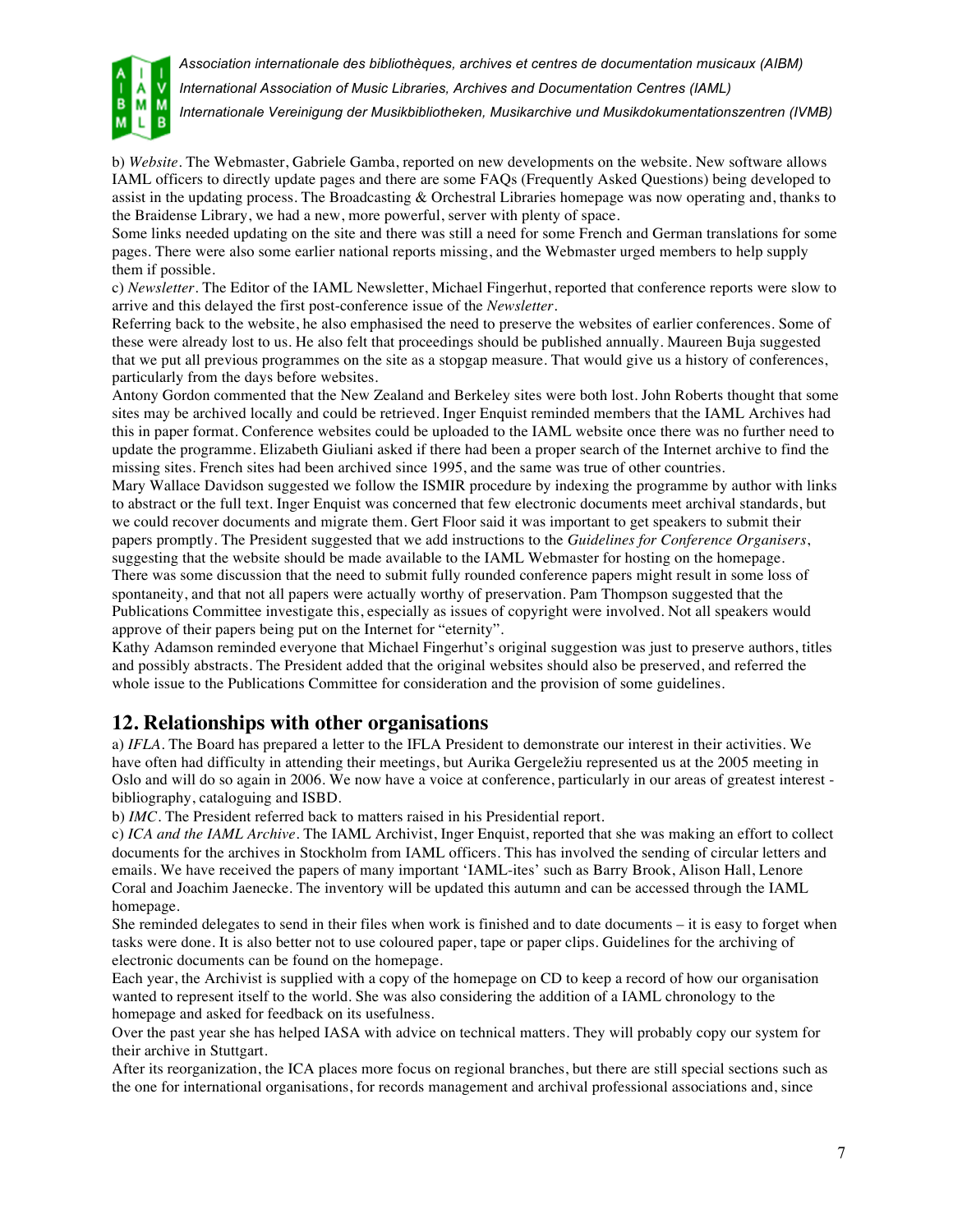



*International Association of Music Libraries, Archives and Documentation Centres (IAML)*

*Internationale Vereinigung der Musikbibliotheken, Musikarchive und Musikdokumentationszentren (IVMB)*

2004, a section for literature and art archives. There had been no response to our request for music to be included in a section for cultural archives, although there is already a section for architectural records.

The ICA sometimes sends us questionnaires and surveys. The latest, for example, was on electronic records in the archives of international organisations. They are trying to move from theoretical discussions to more practical matters such as creating and implementing guidelines and developing a certification process for archivists. An outcome from the ICA meeting in Abu Dhabi last November was an agreement for the wider dissemination and translation of their Code of Ethics.

The next conference will be held in Curaçao (Netherlands Antilles) in November 2006. The theme will be "Sharing memory through globalization", with the focus on three topics: migrations, slavery and colonization/decolonization. In addition there will be sessions devoted to special topics, e.g. terminology, and meetings of special groups, e.g. the Professional Associations section.

The Section for International Organisations (SIO) has surveyed the membership about electronic records. Our IAML archive differs from such organisations as the UN or the IMF not just because of our size, but because our documents are voluntary contributions and we cannot prescribe how they are set up or which software is used. SIO have their own meeting in Thessaloniki, 3-6 October 2006.

Inger Enquist also reported on the financial difficulties of the ICA. They are considering an increase in fees for some of the richer category A members (i.e. member countries). We are a category B member (i.e. professional organisation), so we may not be affected by this increase.

d) *IASA*. No report

e) *ISO*. Anders Lonn reported that the main item on our agenda in ISO is the ISMN, and this is currently undergoing revision. A draft of these changes has been received and a message will be sent to IAML-L when he has had an opportunity to study the document more closely. One change that has been announced is the replacement of the letter "m" with the number 979 to make the whole number come out to thirteen. That will take effect immediately. This will not change the calculation of the check digit and will require no revisions.

f) *EBLIDA*. The President reminded members that this was the European Bureau of Library and Information Documentation Associations – a lobbying association for libraries within the EU. Richard Chesser had nothing to report.

g) *IAMIC*. No report.

h) *ISMN*. Dr Walravens' report on ISMN had been read by Joachim Jaenecke at the Information Session.

### **13. Publications Committee**

The Chair of the Publications Committee, John Roberts, reported that they are primarily concerned at the moment with the ongoing publications of the organisation, which are reported on separately by their editors. They are continuing to work on a set of guidelines for the usage of the IAML website. It is envisaged that the website will contain the programme and abstracts for each individual conference. It is hoped that this will not add any responsibilities on delegates other than to provide a complete programme and abstracts for all papers. The Committee is also discussing the issue of content relating to conference papers which members might want to see on the site sooner than they can appear in *Fontes*. This will require some editorial effort from the relevant Chair to ensure that a paper is in an appropriate state to appear on our website. In particular, it should be checked by a native speaker of the language in which it is written. It should also be in a format that will allow it to be posted on the site without major intervention from the webmaster. These are all additional responsibilities of the Chairs.

### **14. Copyright Committee**

The chair of the Copyright Committee, Federica Riva, reported that the deadline was approaching this year for the first publication of the survey results. There will be an opportunity on the Copyright Committee web pages for Branches to update their reports with any new national developments.

### **15. Programme Committee**

The chair of the Programme Committee, Jim Cassaro, reported briefly that there had been two meetings during the week. The first meeting vetted the suggestions for papers that had been submitted by the Australian Branch. The second meeting assigned papers to Chairs of Professional Branches and Committees. There will certainly be an interesting conference with a focus on Australian and Pacific Rim issues in many sessions. Again, there will be a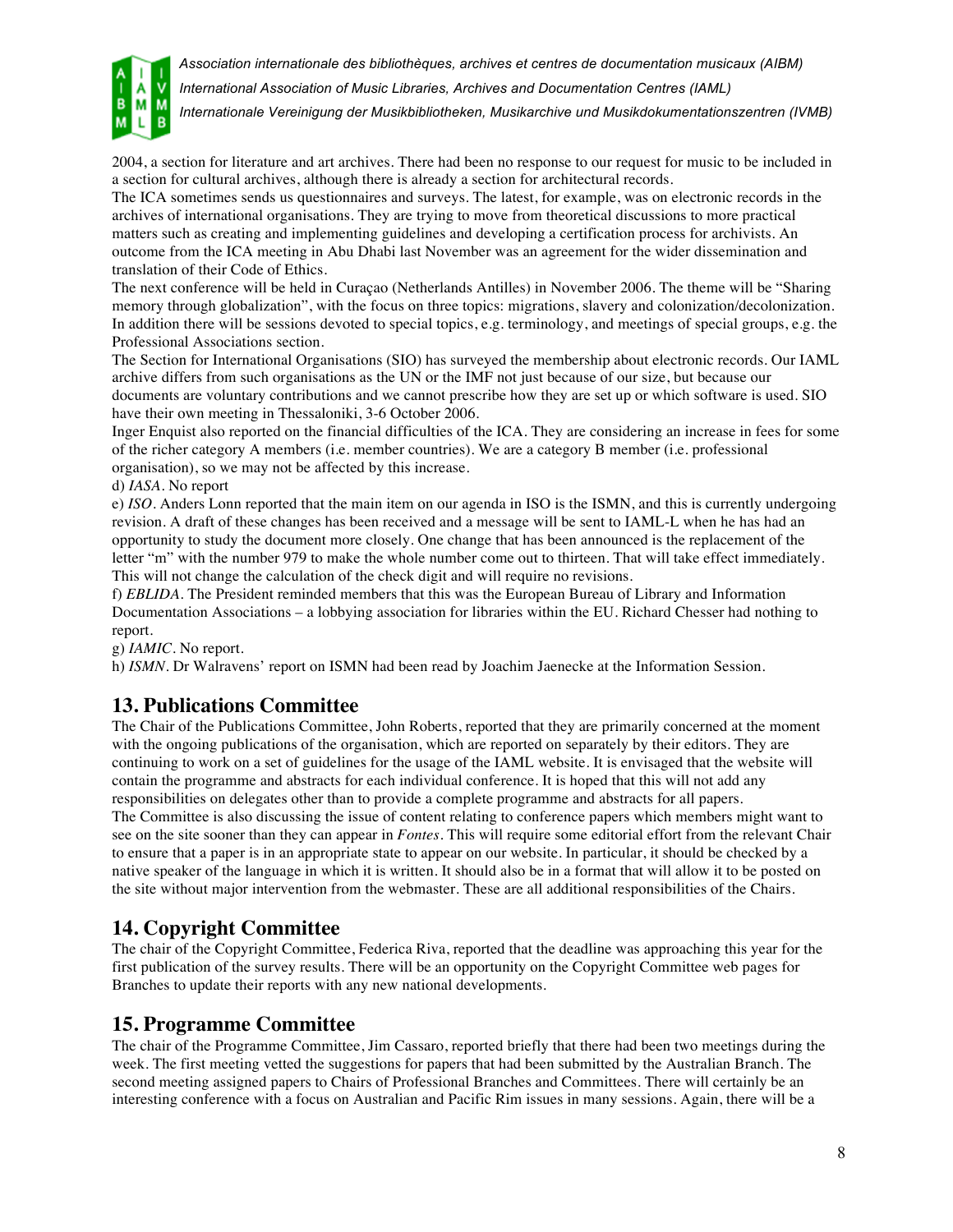

*International Association of Music Libraries, Archives and Documentation Centres (IAML)*

*Internationale Vereinigung der Musikbibliotheken, Musikarchive und Musikdokumentationszentren (IVMB)*

keynote speaker and a Plenary Session that will highlight three digital projects in Australian libraries. The planning is in excellent shape and it looks as if we will have a spectacular programme.

Those members who were unable to attend should contact Jim Cassaro as soon as possible if they have suggestions for papers.

## **16. Constitution Committee**

Richard Chesser reported that the Committee had a brief meeting to consider regularising the Rules of Procedure and the Constitution in minor ways to bring them more into line with current practice. He had prepared a draft document for consultation.

The Rules of Procedure and the Constitution both say that the Board gives a report at the GA, whereas that has not been our practice for a long time. The proposal is to remove these references from the documents.

When General Assemblies are more frequent than every three years, the Rules should be amended to make these annual reports. The text circulated is for notification that these amendments will be presented to the General Assembly for voting in a year's time.

The President wondered why the membership would vote on a three-year budget, but on membership fees just for the forthcoming year. John Roberts suggested that, since the General Assembly had the power to raise the dues, the wording should simply reflect that the General Assembly will vote on any dues increase that is to be had, without specifying the years and periods; the main point being that this has to happen within the General Assembly meeting. Pam Thompson wondered why the budget was to be presented to the GA, but not voted on. The President thought this did not quite reflect the intention. The Treasurer suggested it would be best if the budget were voted on each time the General Assembly meets, but there would still be three-year projections. Richard Chesser reminded members that there was no intention to change current practice, but only to bring the wording into line.

John Roberts felt that the rules should reflect what we intend to do. If we intend to meet every year, the rules should not say we should meet at least once every three years. Richard Chesser agreed to produce another draft, taking into account these issues.

The President felt that we should at least canvas opinion at this year's General Assembly as to whether they would like annual meetings or not. Then we should make their feelings explicit in the rules.

# **17. Ad-hoc Committee**

Richard Chesser reported that this space in the Agenda had been reserved in case there were any issues that needed to be raised. At this stage there was nothing to report.

## **18. General Assembly 2007**

The President proposed that the next General Assembly would be held in Sydney, 2007. This was seconded by Veslemöy Heintz and approved unanimously.

### **19. Future conferences**

The Secretary General reported that a formal invitation had been received from the Russian Branch to meet in Moscow in 2010. This was approved by Council with 1 abstention.

- 2007 Sydney 1-6 July (Australia)
- 2008 Naples 20-25 July (Italy)
- 2009 Amsterdam 5-10 July (Netherlands)

2010 Moscow (Russia)

2011 Dublin (Ireland)

2012 Århus (Denmark)

2013 Vienna (Austria)

## **20. Other business**

*Cataloguing Commission*. Antony Gordon reported that, following discussion at the IT Committee session, a proposal was suggested for an informal working group under the auspices of the Cataloguing Commission. John Roberts felt that it was undesirable to take a formal step to create an informal group. It would be better to either have